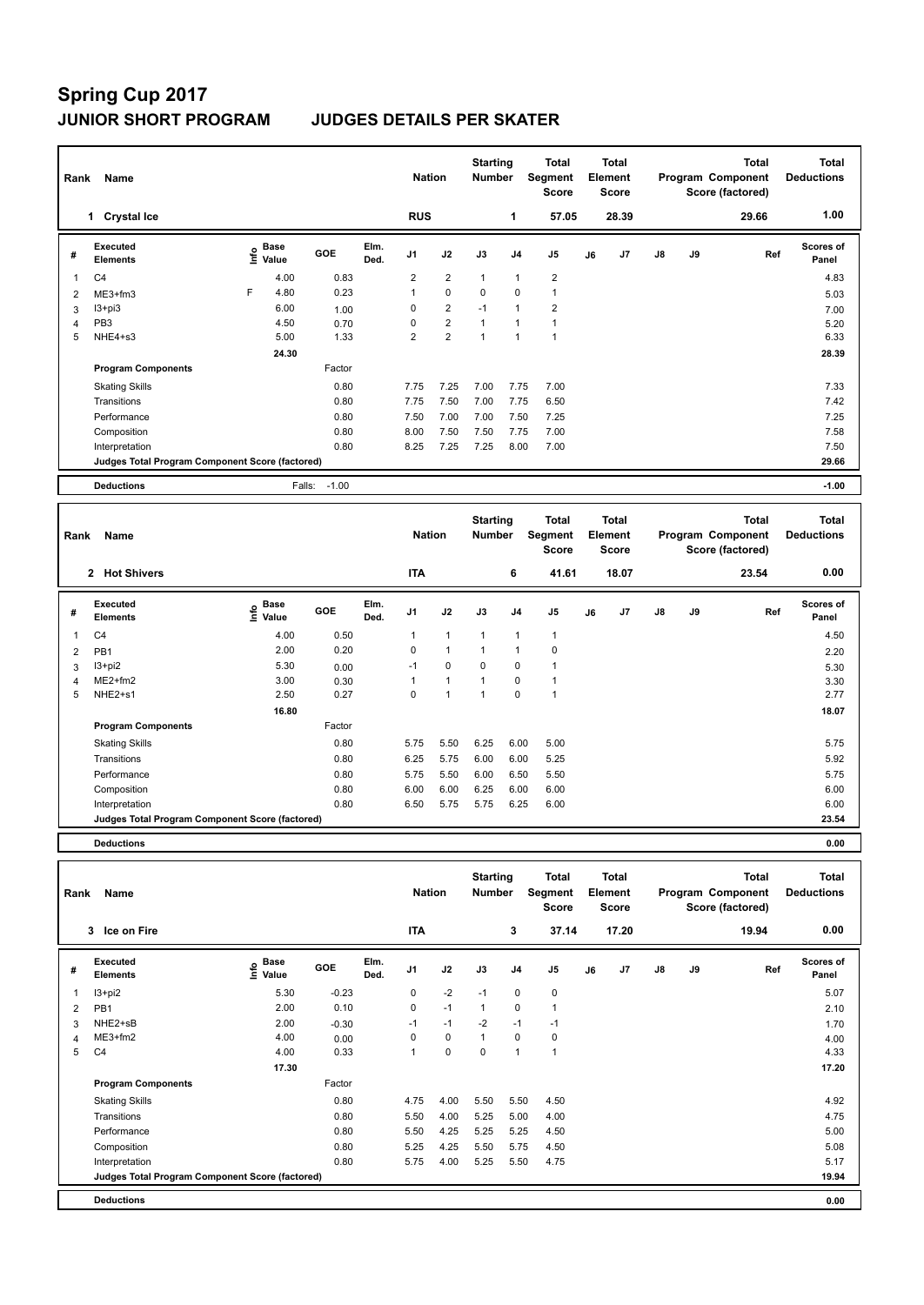# **Spring Cup 2017**

## **JUNIOR SHORT PROGRAM JUDGES DETAILS PER SKATER**

| Name<br>Rank            |                                                 |   |                                  |         |              | <b>Nation</b>  |             | <b>Starting</b><br><b>Number</b> |                | <b>Total</b><br>Segment<br><b>Score</b> | <b>Total</b><br>Element<br><b>Score</b><br>16.67 |    |               |    | <b>Total</b><br>Program Component<br>Score (factored) | <b>Total</b><br><b>Deductions</b> |
|-------------------------|-------------------------------------------------|---|----------------------------------|---------|--------------|----------------|-------------|----------------------------------|----------------|-----------------------------------------|--------------------------------------------------|----|---------------|----|-------------------------------------------------------|-----------------------------------|
|                         | 4 Cool Dream Junior                             |   |                                  |         |              | <b>SUI</b>     |             |                                  | 8              | 33.95                                   |                                                  |    |               |    | 19.28                                                 | 2.00                              |
| #                       | Executed<br><b>Elements</b>                     |   | <b>Base</b><br>e Base<br>⊆ Value | GOE     | Elm.<br>Ded. | J <sub>1</sub> | J2          | J3                               | J <sub>4</sub> | J <sub>5</sub>                          | J6                                               | J7 | $\mathsf{J}8$ | J9 | Ref                                                   | <b>Scores of</b><br>Panel         |
| $\overline{\mathbf{1}}$ | $ME2+fm2$                                       |   | 3.00                             | 0.00    |              | 1              | $\mathbf 0$ | $\mathbf 0$                      | $\mathbf 0$    | $-1$                                    |                                                  |    |               |    |                                                       | 3.00                              |
| 2                       | C <sub>4</sub>                                  | E | 4.00                             | $-0.33$ |              | 0              | $-1$        | $-1$                             | 0              | $-1$                                    |                                                  |    |               |    |                                                       | 3.67                              |
| 3                       | NHE2+s1                                         | F | 2.50                             | $-0.80$ |              | $-2$           | $-2$        | $-2$                             | $-1$           | $-2$                                    |                                                  |    |               |    |                                                       | 1.70                              |
| 4                       | I3+pi2                                          |   | 5.30                             | 0.00    |              | $-1$           | $\mathbf 0$ | 0                                | 0              | 0                                       |                                                  |    |               |    |                                                       | 5.30                              |
| 5                       | PB <sub>2</sub>                                 |   | 3.00                             | 0.00    |              | 0              | $\mathbf 0$ | 0                                | 0              | $\pmb{0}$                               |                                                  |    |               |    |                                                       | 3.00                              |
|                         |                                                 |   | 17.80                            |         |              |                |             |                                  |                |                                         |                                                  |    |               |    |                                                       | 16.67                             |
|                         | <b>Program Components</b>                       |   |                                  | Factor  |              |                |             |                                  |                |                                         |                                                  |    |               |    |                                                       |                                   |
|                         | <b>Skating Skills</b>                           |   |                                  | 0.80    |              | 5.00           | 4.50        | 5.50                             | 4.75           | 4.25                                    |                                                  |    |               |    |                                                       | 4.75                              |
|                         | Transitions                                     |   |                                  | 0.80    |              | 5.00           | 4.00        | 5.25                             | 4.75           | 4.50                                    |                                                  |    |               |    |                                                       | 4.75                              |
|                         | Performance                                     |   |                                  | 0.80    |              | 4.75           | 4.00        | 5.00                             | 5.00           | 4.50                                    |                                                  |    |               |    |                                                       | 4.75                              |
|                         | Composition                                     |   |                                  | 0.80    |              | 5.75           | 4.50        | 5.00                             | 5.25           | 4.50                                    |                                                  |    |               |    |                                                       | 4.92                              |
|                         | Interpretation                                  |   |                                  | 0.80    |              | 5.25           | 4.25        | 5.00                             | 5.00           | 4.75                                    |                                                  |    |               |    |                                                       | 4.92                              |
|                         | Judges Total Program Component Score (factored) |   |                                  |         |              |                |             |                                  |                |                                         |                                                  |    |               |    |                                                       | 19.28                             |
|                         | <b>Deductions</b>                               |   | Falls:                           | $-2.00$ |              |                |             |                                  |                |                                         |                                                  |    |               |    |                                                       | $-2.00$                           |

| Name<br>Rank |                                                 |   |                                                                               |            |              | <b>Nation</b>  |              | <b>Starting</b><br><b>Number</b> |                | Total<br>Segment<br><b>Score</b> | Total<br>Element<br><b>Score</b> |       | Program Component |    | <b>Total</b><br>Score (factored) | <b>Total</b><br><b>Deductions</b> |
|--------------|-------------------------------------------------|---|-------------------------------------------------------------------------------|------------|--------------|----------------|--------------|----------------------------------|----------------|----------------------------------|----------------------------------|-------|-------------------|----|----------------------------------|-----------------------------------|
|              | 5 Ladybirds                                     |   |                                                                               |            |              | <b>ITA</b>     |              |                                  | 4              | 31.11                            |                                  | 13.93 |                   |    | 18.18                            | 1.00                              |
| #            | Executed<br><b>Elements</b>                     |   | $\overset{\circ}{\text{\sf E}}$ Base<br>$\overset{\circ}{\text{\sf E}}$ Value | <b>GOE</b> | Elm.<br>Ded. | J <sub>1</sub> | J2           | J3                               | J <sub>4</sub> | J <sub>5</sub>                   | J6                               | J7    | $\mathsf{J}8$     | J9 | Ref                              | <b>Scores of</b><br>Panel         |
| 1            | C <sub>3</sub>                                  |   | 3.10                                                                          | 0.00       |              | 1              | 0            | 0                                | 0              | $-1$                             |                                  |       |                   |    |                                  | 3.10                              |
| 2            | $11+pi2$                                        |   | 4.10                                                                          | $-0.50$    |              | $-1$           | $-1$         | $-1$                             | 0              | $-1$                             |                                  |       |                   |    |                                  | 3.60                              |
| 3            | ME3+fm2                                         |   | 4.00                                                                          | $-0.17$    |              | 0              | $\mathbf{1}$ | $-1$                             | 0              | $-1$                             |                                  |       |                   |    |                                  | 3.83                              |
| 4            | PB1                                             | F | 2.00                                                                          | $-0.40$    |              | $-2$           | $-2$         | $-1$                             | $-1$           | $-1$                             |                                  |       |                   |    |                                  | 1.60                              |
| 5            | NHE2+sB                                         |   | 2.00                                                                          | $-0.20$    |              | $-1$           | $\mathbf 0$  | $-1$                             | 0              | $-1$                             |                                  |       |                   |    |                                  | 1.80                              |
|              |                                                 |   | 15.20                                                                         |            |              |                |              |                                  |                |                                  |                                  |       |                   |    |                                  | 13.93                             |
|              | <b>Program Components</b>                       |   |                                                                               | Factor     |              |                |              |                                  |                |                                  |                                  |       |                   |    |                                  |                                   |
|              | <b>Skating Skills</b>                           |   |                                                                               | 0.80       |              | 5.00           | 4.75         | 4.25                             | 4.75           | 3.75                             |                                  |       |                   |    |                                  | 4.58                              |
|              | Transitions                                     |   |                                                                               | 0.80       |              | 5.00           | 4.50         | 4.25                             | 5.00           | 3.50                             |                                  |       |                   |    |                                  | 4.58                              |
|              | Performance                                     |   |                                                                               | 0.80       |              | 4.50           | 4.75         | 4.00                             | 4.75           | 3.75                             |                                  |       |                   |    |                                  | 4.42                              |
|              | Composition                                     |   |                                                                               | 0.80       |              | 5.00           | 4.75         | 4.00                             | 5.00           | 4.00                             |                                  |       |                   |    |                                  | 4.58                              |
|              | Interpretation                                  |   |                                                                               | 0.80       |              | 4.75           | 4.50         | 4.50                             | 5.25           | 4.00                             |                                  |       |                   |    |                                  | 4.58                              |
|              | Judges Total Program Component Score (factored) |   |                                                                               |            |              |                |              |                                  |                |                                  |                                  | 18.18 |                   |    |                                  |                                   |
|              | <b>Deductions</b>                               |   | Falls:                                                                        | $-1.00$    |              |                |              |                                  |                |                                  |                                  |       |                   |    |                                  | $-1.00$                           |

**Total Deductions Total Program Component Score (factored) Total Element Score Total Segment Score Starting Rank Name Nation Number # Executed Elements Base Info Value GOE J1 J2 J3 J4 J5 J6 J7 J8 J9 Scores of Panel** 1 3.00 0.00 0 -1 0 0 1 **Ref**  3.00 **Elm. Ded.**  PB2  **6 Iceskateers Elite AUS 2 30.04 14.24 15.80 0.00** 2 I2+pi1 4.10 -0.50 -2 -1 -1 -1 0 3.60 3 NHE2+s1 2.50 -0.40 -1 -1 -1 -1 -1 2.10 4 ME2+fm1 2.00 -0.13 0 0 -1 -1 -1 -1 -1 1.87 5 C4 4.00 -0.33 -1 0 -1 0 -1 3.67  **15.60** 14.24 **Program Components**  Skating Skills 3.25 4.50 3.75 4.50 4.00 Factor Transitions 0.80 3.50 3.75 3.75 4.25 3.50 3.67 Performance 0.80 3.50 4.00 3.75 4.50 4.25 4.00 Composition 0.80 3.75 4.50 4.00 4.25 4.00 4.08 Interpretation 0.80 2.25 4.00 3.75 4.00 4.00 3.92 **Deductions 0.00 Judges Total Program Component Score (factored) 15.80**